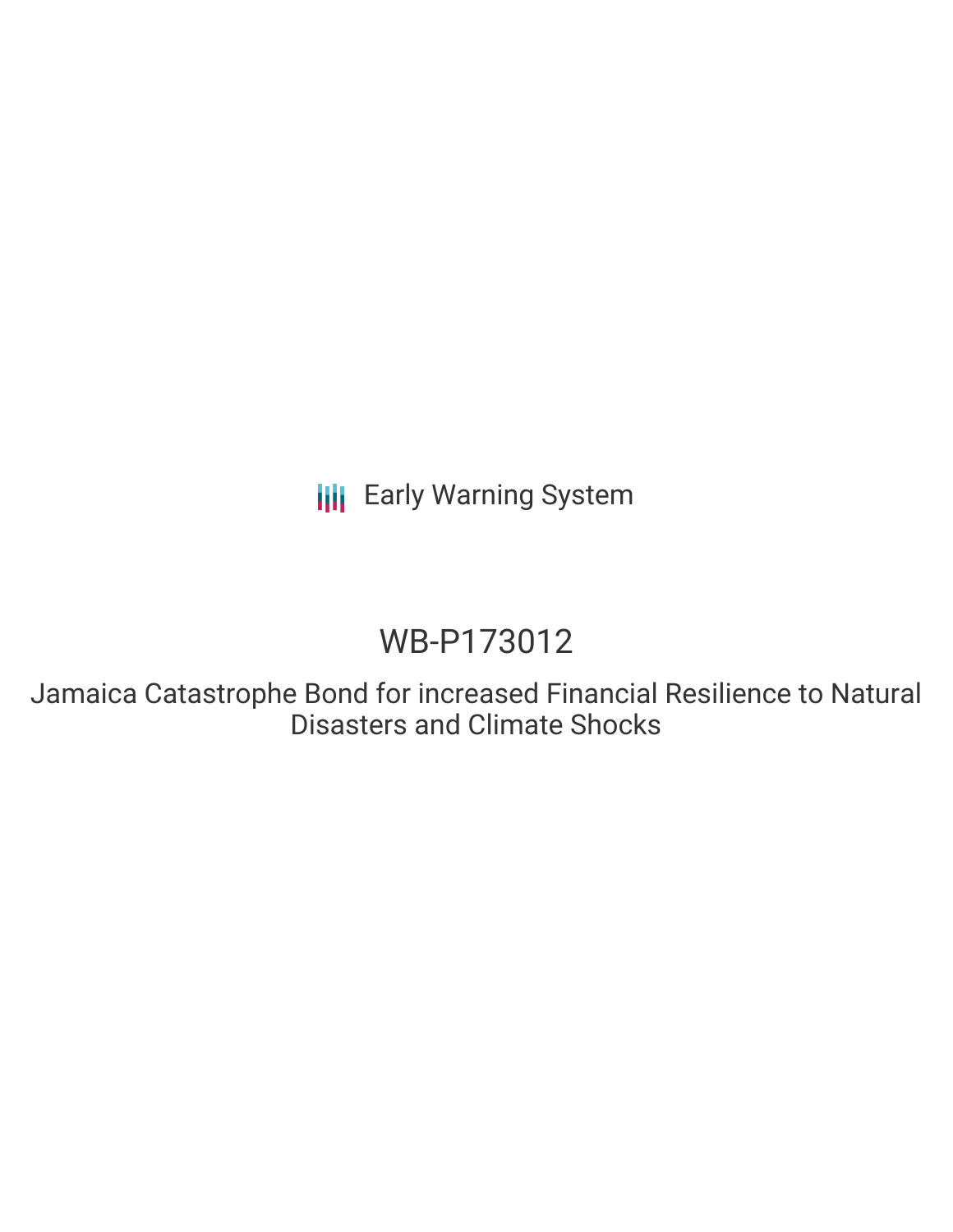

## Early Warning System

#### **Quick Facts**

| <b>Countries</b>               | Jamaica                                |
|--------------------------------|----------------------------------------|
| <b>Financial Institutions</b>  | World Bank (WB)                        |
| <b>Status</b>                  | Proposed                               |
| <b>Bank Risk Rating</b>        | C                                      |
| <b>Voting Date</b>             | 2020-03-31                             |
| <b>Borrower</b>                | Ministry of Finance and Public Service |
| <b>Sectors</b>                 | Industry and Trade, Law and Government |
| <b>Investment Type(s)</b>      | Loan                                   |
| <b>Investment Amount (USD)</b> | $$14.85$ million                       |
| <b>Project Cost (USD)</b>      | $$14.85$ million                       |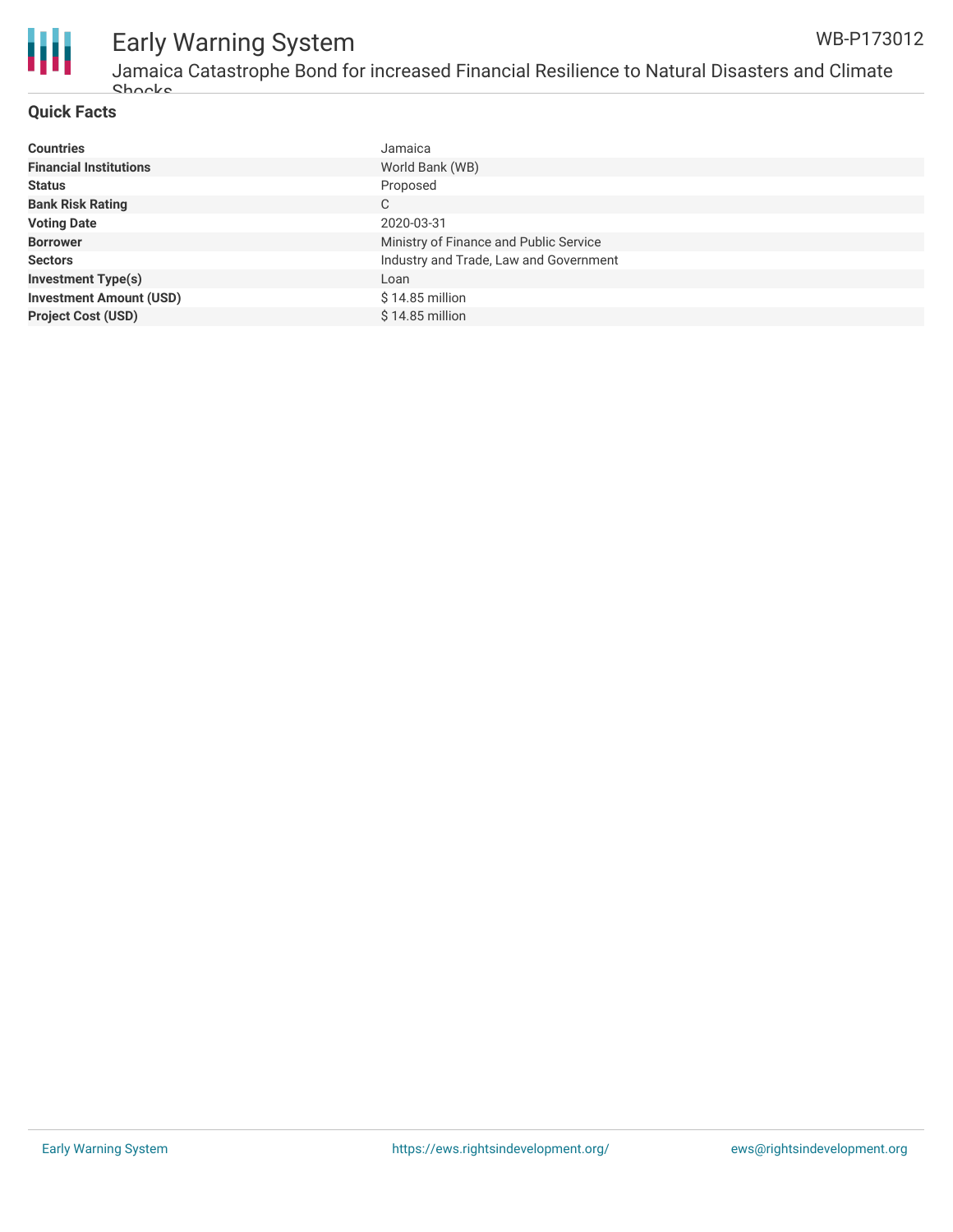

### **Project Description**

According to the Bank's document, this project finances the expansion of the Government of Jamaica's portfolio of disaster risk finance instruments and its financial preparedness to climate and disaster shocks. This will entail the placement of a Cat-Bond instrument onto international capital markets, as well as increased financial coverage against natural disasters.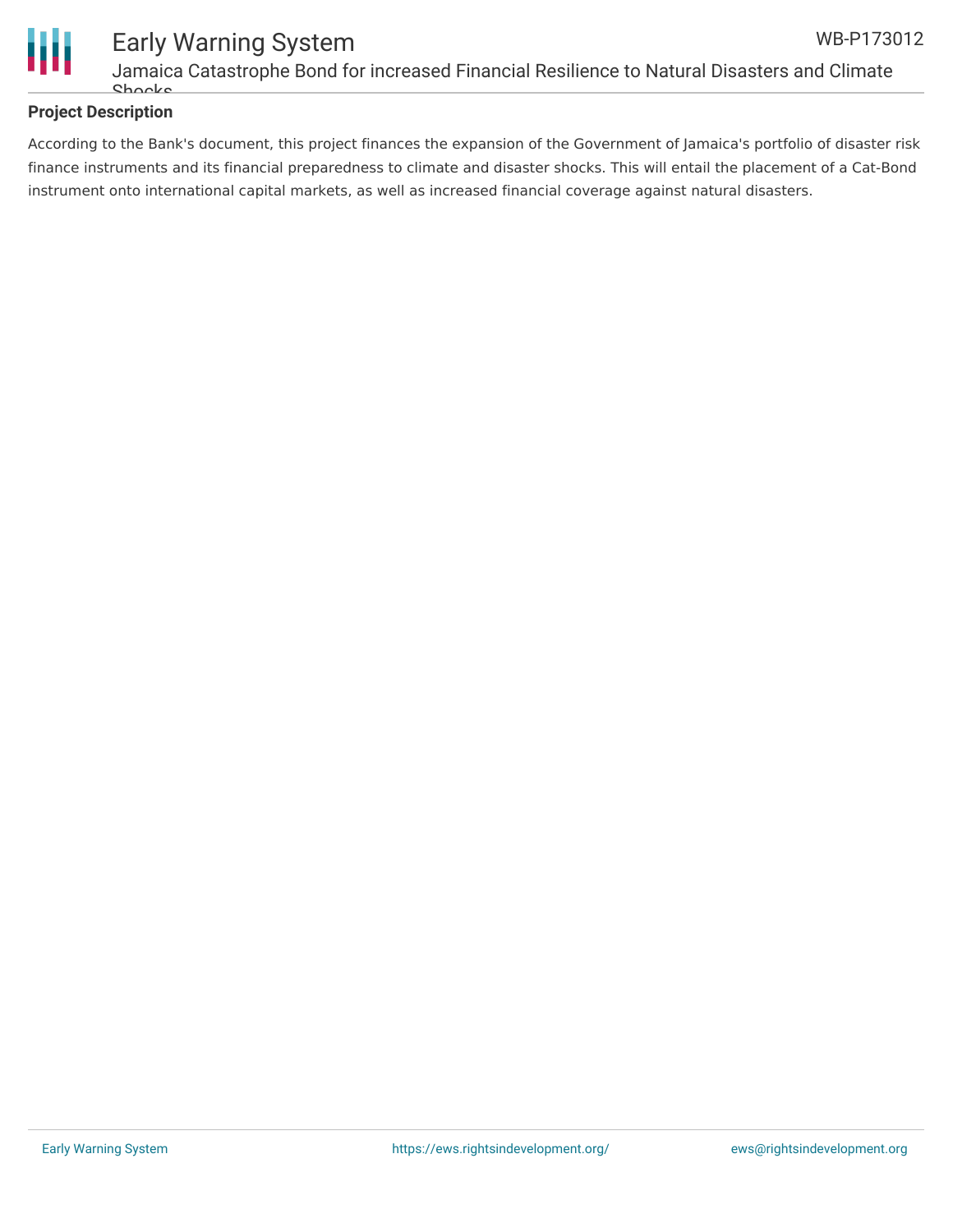

## Early Warning System

#### **Investment Description**

World Bank (WB)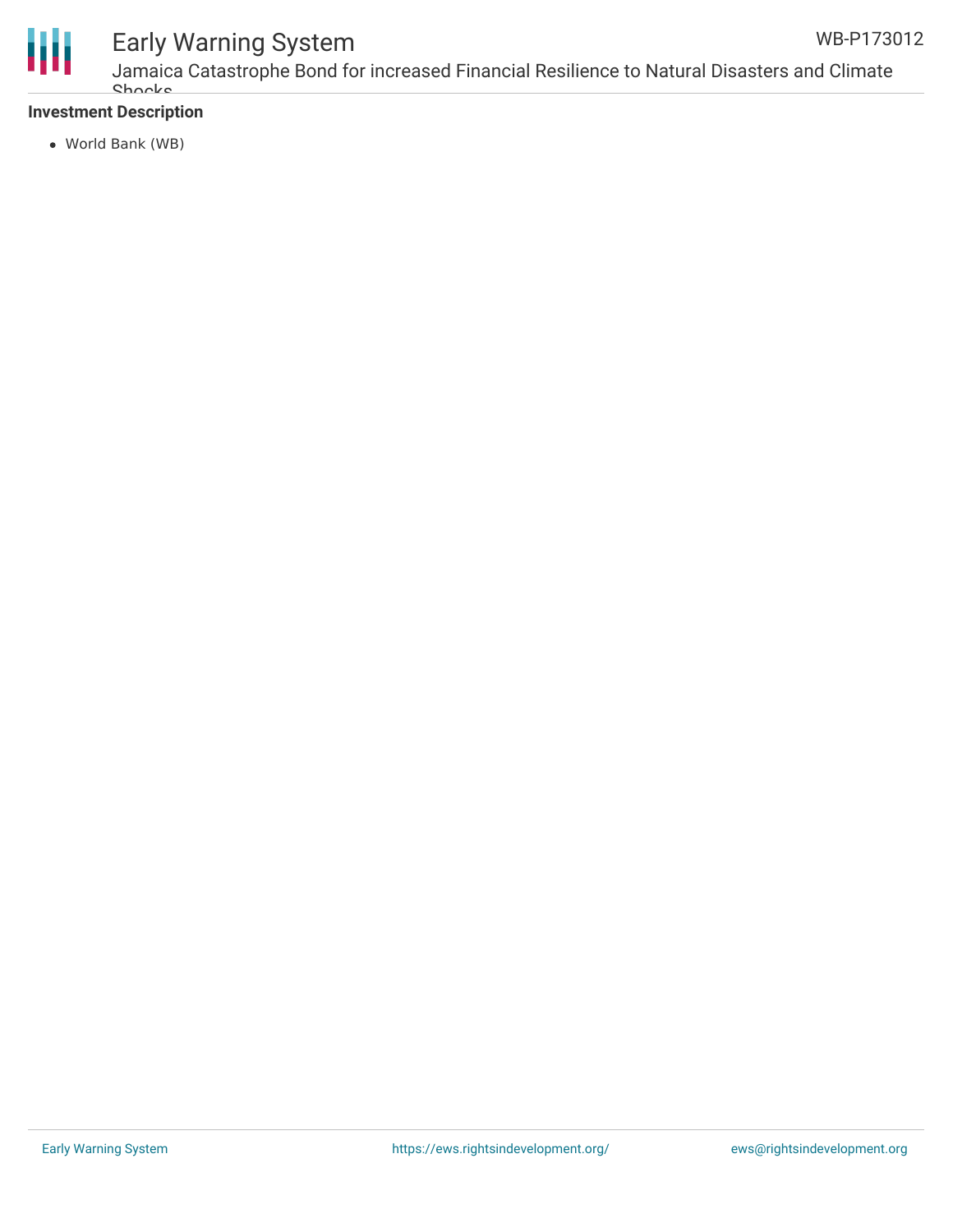

#### **Contact Information**

#### **Implementing Agencies**

Ministry of Finance and Public Service: Trevor Anderson, Actg. Principal Director, FPMB I Economic Management Division [Trevor.Anderson@mof.gov.jm](mailto:Trevor.Anderson@mof.gov.jm)

#### **ACCOUNTABILITY MECHANISM OF WORLD BANK**

The World Bank Inspection Panel is the independent complaint mechanism and fact-finding body for people who believe they are likely to be, or have been, adversely affected by a World Bank-financed project. If you submit a complaint to the Inspection Panel, they may investigate to assess whether the World Bank is following its own policies and procedures for preventing harm to people or the environment. You can contact the Inspection Panel or submit a complaint by emailing ipanel@worldbank.org. You can learn more about the Inspection Panel and how to file a complaint at: http://ewebapps.worldbank.org/apps/ip/Pages/Home.aspx.